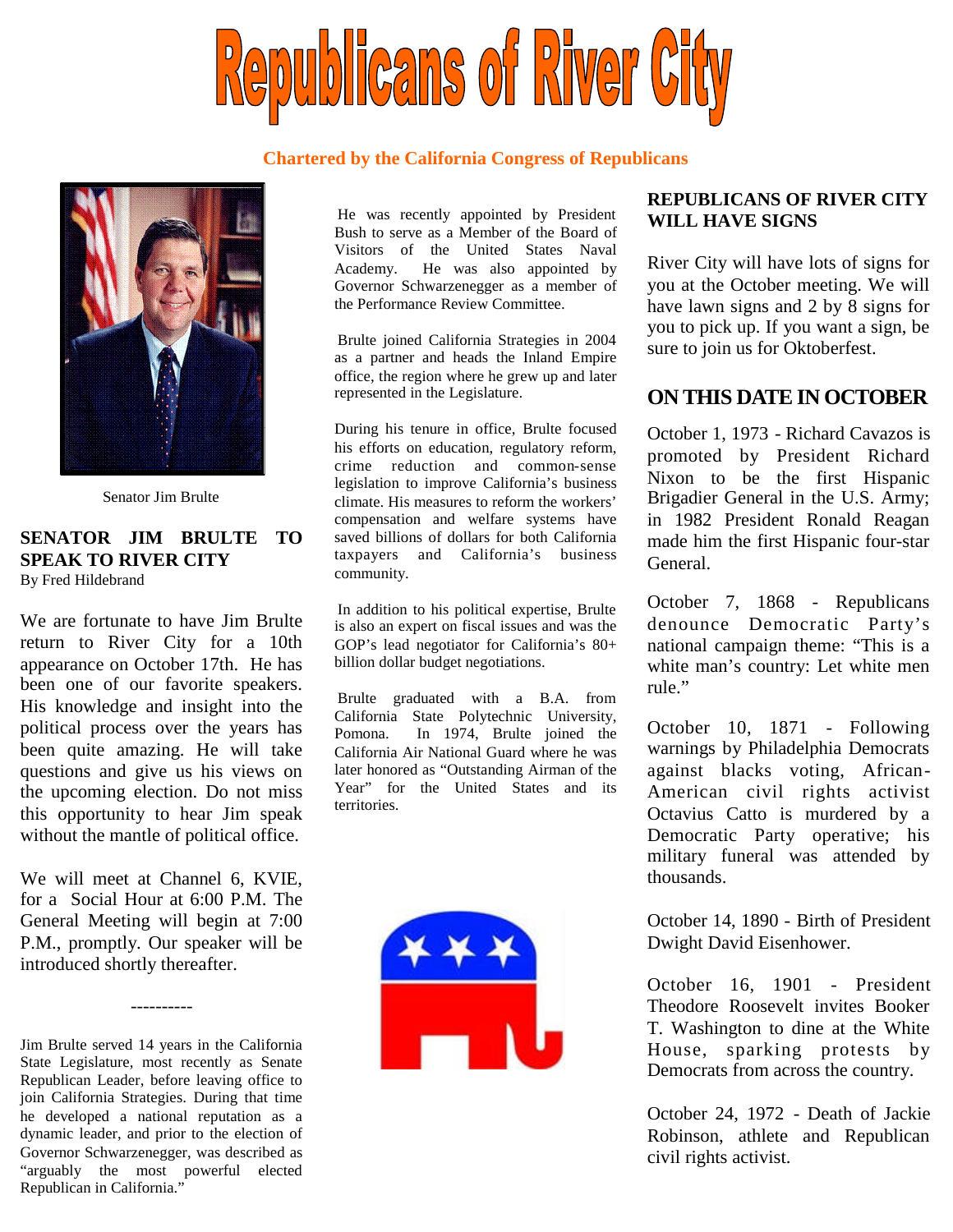



# **COME AND JOIN ALL YOUR FRIENDS ON OCTOBER 17 FOR A FREE BEER AND GOOD FOOD BY MARY PIERSON.**

# **FUN AND A GREAT SPEAKER TOO**

# **WHAT MORE COULD YOU ASK FOR ON OCTOBER 17.**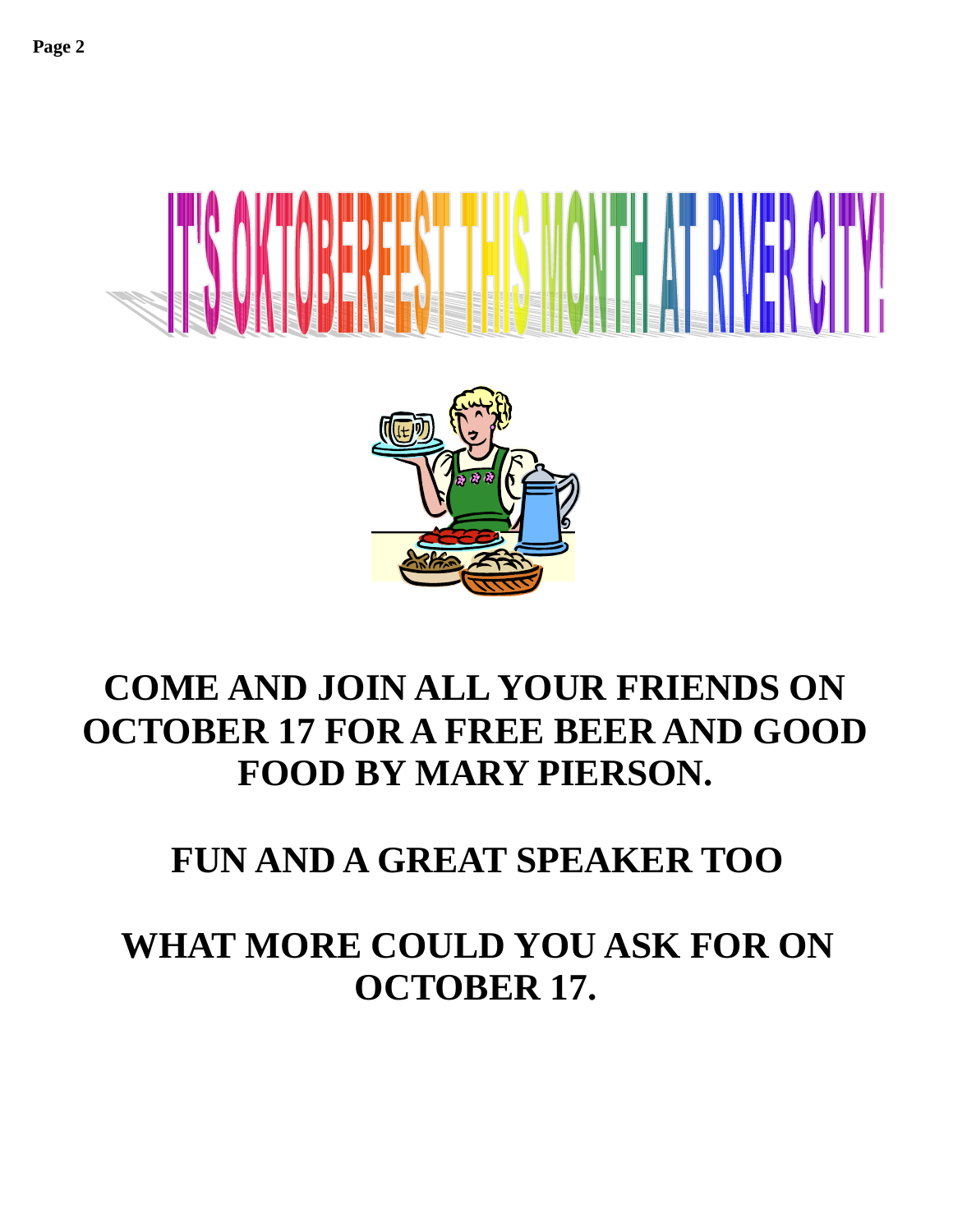

Carl Burton, President

#### **Election Season - Oct 10 till Nov 7**

Last week we finished putting together the precinct kits for Sacramento County Republican Party Precinct captains.

If you are a Precinct Captain you can pick up your precinct list at the following locations:

ELK GROVE HEADQUARTERS (covering ZIP codes: 95624, 95632, 95638, 95683, 95693, 95758, 95829, and 95831)

9609 E. Stockton Blvd, Elk Grove, 95624--enter from the back of the building.

FOLSOM HEADQUARTERS (covering ZIP codes: 95610, 95621, 95628, 95630, and 95662) 2545 East Bidwell Street, Folsom, 95630.

H O W E A V E N U E HEADQUARTERS (all other ZIP codes in Sacramento County) Sacramento County Republican Party Headquarters, 1325 Howe Avenue, Suite 105, Sacramento, CA 95825, 916-925-1850.

This week, like a number of you, I received my absentee ballot in the mail and it's important for our candidate's messages to reach all of the absentee voters as soon as possible.

Sacramento Victory '06 Headquarters (Highway 50 & Watt Ave Headquarters) 8880 Cal Center Drive, #290, Sacramento, CA. 95826 Field Staff: Scott Scheid, 916-919- 7052

Folsom Victory '06 Headquarters (Serving Amado, El Dorado and Eastern Sacramento Counties) 2545 East Bidwell Street, #140, Folsom, California 95630 Field Staff: Rebecca Anderson, 916- 212-3361

According to Mark DiCamillo, director of the Field Poll, about 47 percent of the 5.2 million votes in the June primary were cast by absentee ballot and absentee voters could outnumber those who go to their polling places this November.

So if you haven't already volunteered to help get out the vote now is the time to volunteer and help reelect Governor Schwarzenegger and the other members of our Republican Team.

#### **Information on Judges**

Here is the list of the Judges running for re-election on the Sacramento ballot and the name of the Governor who appointed them:

Supreme Court:

Joyce L. Kennard, Appointed by Governor George Deukmejian – 1989

Carol A. Corrigan, Appointed by Governor Schwarzenegger 2005

Appeals Court: Cole Blease , Appointed by Governor Jerry Brown 1979 Fred K. Morrison, Appointed by Governor Wilson 1994 Kathleen Butz, Appointed by Governor Davis 2003 Tani Cantil Sakauye, Appointed by Governor Schwarzenegger 2005

Would you like to contribute to the Republicans of River City newsletter? If so, let us know about

Send and email to us at **editor@sacrrc.com**

## **FOR ALL YOUR INSURANCE NEEDS, CALL RRC MEMBER SAMUEL R JONES:**



it!

Samuel R. Jones Agent<br>CA Insurance Literae #0E10314

7244 Regard Way<br>Sacramento, California 95842<br>916.332.2506 business/fax 916.813.1657 cell samuel\_jones@us.aflac.com aflac.com

### **(Business) 916-332-2506 or (Cell) 916-813-1657**





Volume 2006, Issue 10 P. O. Box 1635 Carmichael, CA 95609-1635

Editor: Carl Burton Telephone 359-5741

#### **Page 3**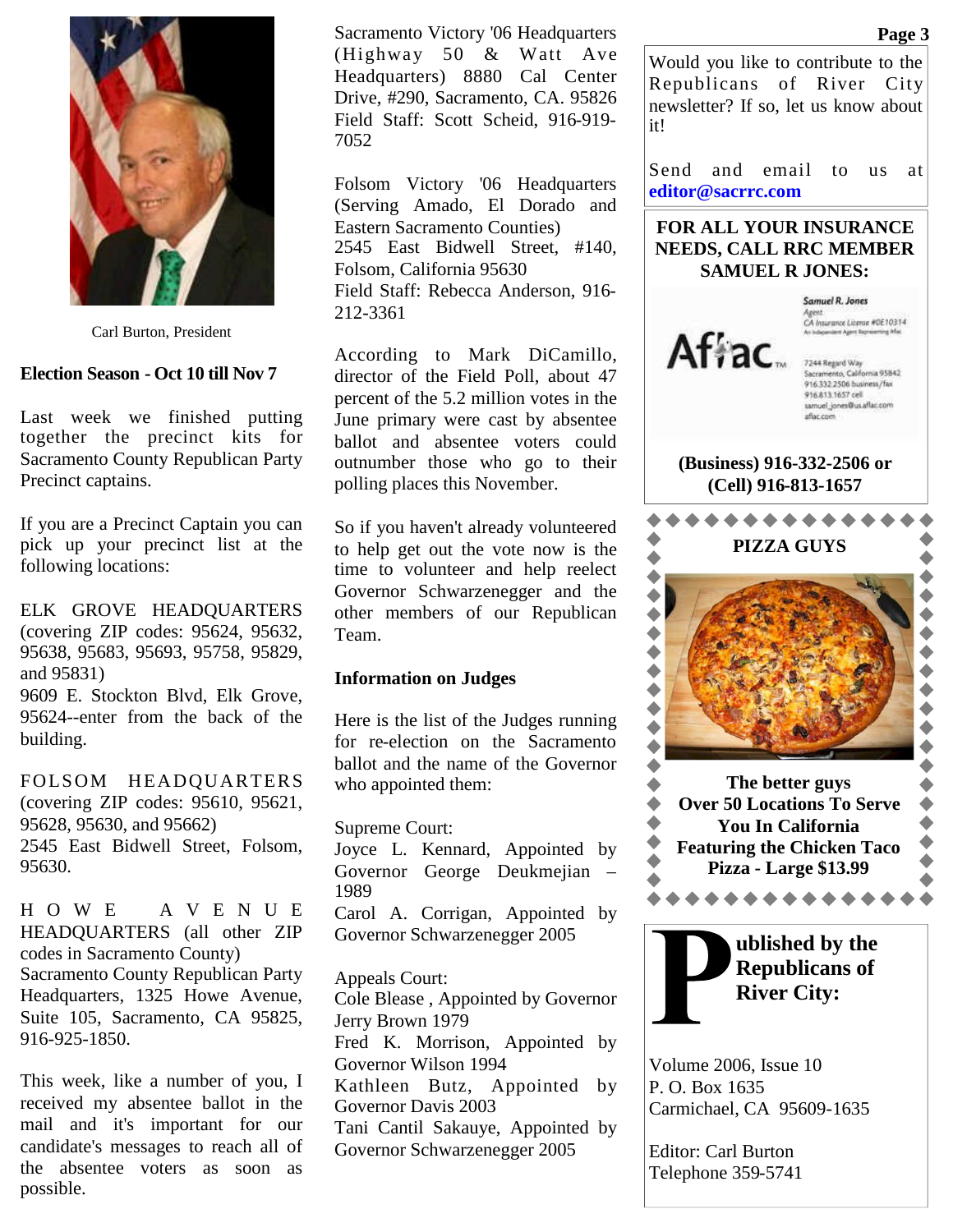### **Page 4**

## **Republican Endorsed Candidates for Non-Partisan Office**

The Sacramento County Republican Party endorsed non-partisan Republican candidates at its September meeting.

Early in the year an Endorsement Committee, made up of five members of the County Republican Central Committee, were elected by the entire membership of the Central Committee. The Endorsement Committee then designed a questionnaire and mailed it to all of the non-partisan candidates along with a cover letter telling the candidates to return the questionnaire if they wanted to interview with the committee to obtain endorsement.

The members of the Endorsement Committee came from each of the five supervisor districts. Amber Schalansky-Fretwell was appointed to fill a vacancy in the first district when Tim King pass away. Jeff Scott was elected from the second district, Robert Evans was elected from the third district, Craig MacGlashan was elected from the fourth district (and served as Chairman of the committee) and George Bradshaw was elected from the fifth district.

The Endorsement Committee spent a great deal of time reviewing the returned questionnaires and devoted three weekends to interviewing candidates seeking the Republican Party endorsement. Four members of the Endorsement Committee are members of Republicans of River City.

Below is the endorsed list of candidates:

Citrus Heights City Council Steve Miller and Jeanne Bruins Elk Grove City Council Patrick Hume and Daniel Briggs

Folsom City Council Steve Miklos and Michael Gordon

Galt City Council Randy Shelton, Darryl Clare and Tom Malson

Rancho Cordova City Council Linda Budge and Dan Skoglund

Rancho Murieta Community Service **District** Steven Mobley

Rio Linda Elverta Water District Robert Blanchard

Sacramento Metro Fire District Michael Rockenstein

Cordova Recreation & Park District Lee Garrison

Rio Linda-Elverta Rectioanl & Park **District** Charlea Moore

Center School District Donald Wilson

Elk Grove School District Steve Smith

Folsom Cordova School Edward Short and Roger Lynn Benton

North Sacramento School District Roger Westrup

San Juan School District Estelle Werve and Larry Masuoka

For a complete list of all the Republican candidates running for public office visit our web site http:// www.rrcgop.org

## **A FEMALE JOKE**

It has long been contended that there are male jokes and there are female jokes. And there are unisex jokes. Here is a joke I consider a true female joke. I offer it to you in the hopes that women will love it and men will pass it along to a woman who will love it.

A woman was sitting at a bar enjoying an after work cocktail with her girlfriends when an exceptionally tall, handsome, extremely sexy middle-aged man entered. He was so striking that the woman could not take her eyes off him. The young-atheart man noticed her overly attentive stare and walked directly toward her. (As all men will.) Before she could offer her apologies for so rudely staring, he leaned over and whispered to her, "I'll do anything, absolutely anything, that you want me to do, no matter how kinky, for  $$20$  on one condition." Flabbergasted, the woman asked what the condition was.

The man replied, "You have to tell me what you want me to do in just three words."

The woman considered his proposition for a moment, and then slowly removed a \$20 bill from her purse, which she pressed into the man's hand along with her address. She looked deeply into his eyes, and slowly and meaningfully said:

"Clean my house."

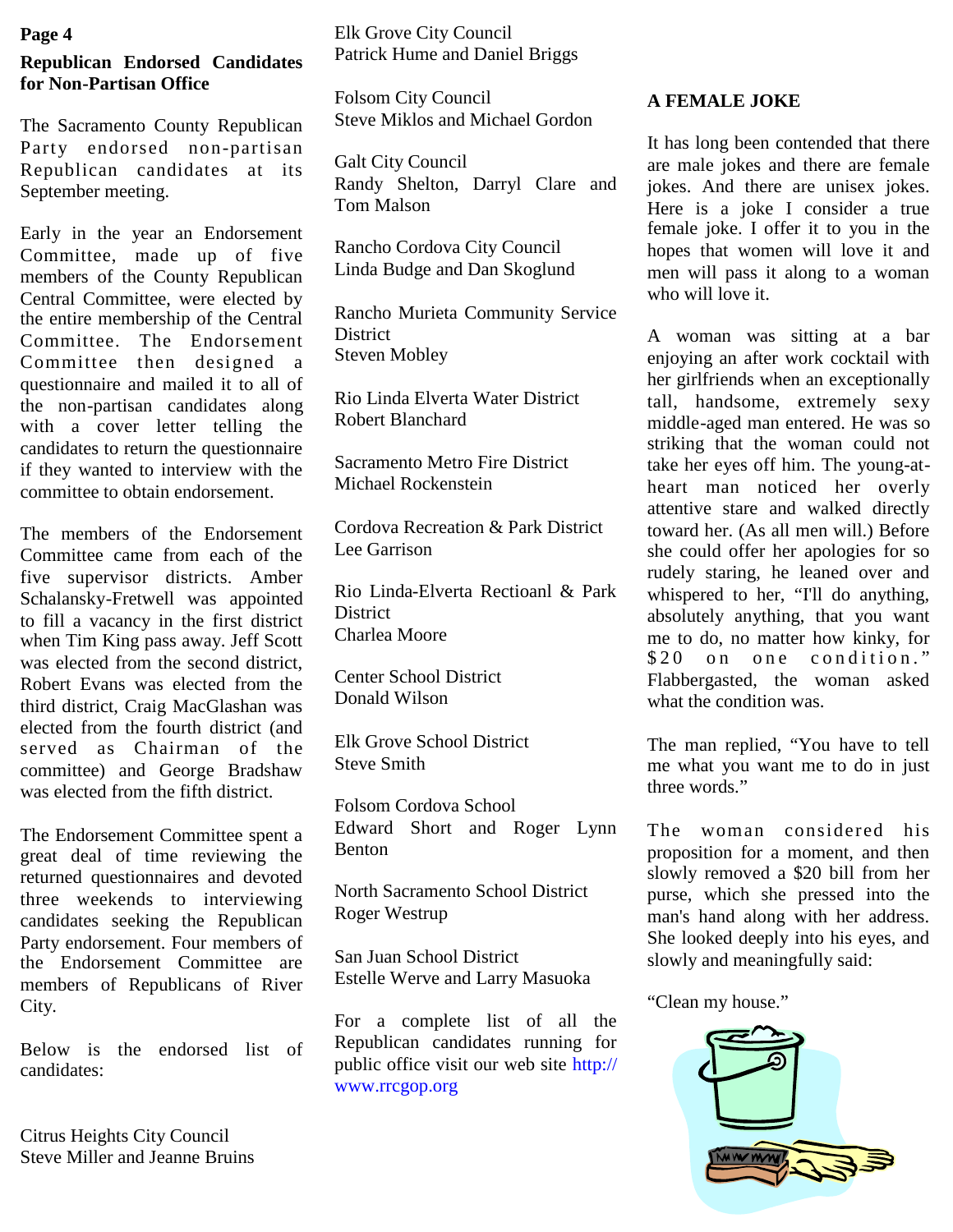#### **GOVERNOR'S CORNER**



**Governor Schwarzenegger**

## **Governor Schwarzenegger Urges Californians To Support Historic Plan To Re-Build California**

October 3, 2006

Sacramento, CA – Today, Governor Arnold Schwarzenegger, joined by bipartisan local leaders and elected officials from all over California , urged Californians to support the historic \$37.3 billion plan to re-build California.

"California has always been an economic, environmental, and technological leader and this November we have the historic opportunity to make sure we continue this trend by building the roads, schools, levees, and housing of the future," said Governor Schwarzenegger.

California has a decades-old infrastructure built to accommodate 25 million people. Today, the state

has a population of more than 37 million people and is expected to grow to 50 million by 2020.

"It's clear that California needs more classrooms, wider roads, stronger levees and more affordable housing," said Maria Alegria, mayor pro tem of Pinole and president of the League of California Cities. "It is inspiring how Governor Schwarzenegger and legislators on both sides of the aisle worked together to take comprehensive approach to our state's future that is both bold and fiscally responsible. It is a good investment for California's future."

"This is exactly the vision we need," said Danny Curtin, director of the California Conference of Carpenters. "Now, it's time for the voters to say yes, we need to make our investment for this generation so that the next generation has something to build on."

"It's a great thing that Governor Schwarzenegger has achieved with the Legislature -- they put together the best possible thinking in addressing our state's infrastructure needs," said Los Angeles County Sheriff Lee Baca.

This \$37.3 billion plan to build the infrastructure that will keep the economy moving and support California's growing population will come before voters on the November 7th ballot in the form of five initiatives: Propositions 1A, 1B, 1C,

#### **Republicans of River City Board of Directors:**

Carl Burton, President Norman Jachens, 1<sup>st</sup> Vice President George Bradshaw, 2nd Vice President Robert Evans, Treasurer Betty Axup, Membership Secretary Paul Green, Jr., Past President Florin Ciuriuc, Director William Chan, Director Richard Eigenheer, Director Ed Gorre, Director Marion Higdon, Director Fred Hildebrand, Director Richard LaFontaine, Director Marko Mlikotin, Director Mary Pearson, Director Barbara Sullivan, Director

1D, and 1E. These measures provide the following resources for infrastructure investment:

Proposition 1A – Constitutionally protects Proposition 42 funding for transportation projects to ensure California invests in its roads annually.

Proposition 1B – Dedicates \$19.9 billion to repair and build roads, reduce congestion, improve bridge safety, expand public transit, and improve port security.

Proposition 1C – Provides \$2.85 billion toward giving more Californians the opportunity to own their own home.

Proposition 1D – Invests \$10.4 billion into California schools and universities to build classrooms and reduce overcrowding, construct more charter schools, expand career technical education, and ensure school buildings are safe.

Proposition 1E – Commits nearly \$4.1 billion to repair and maintain levees and improve the flood control systems so that California 's communities, water supply, and farms are protected.

For additional information regarding these measures visit www.plan4ourfuture.org, and for more information about the Governor's vision to move California forward visit www.joinarnold.com.